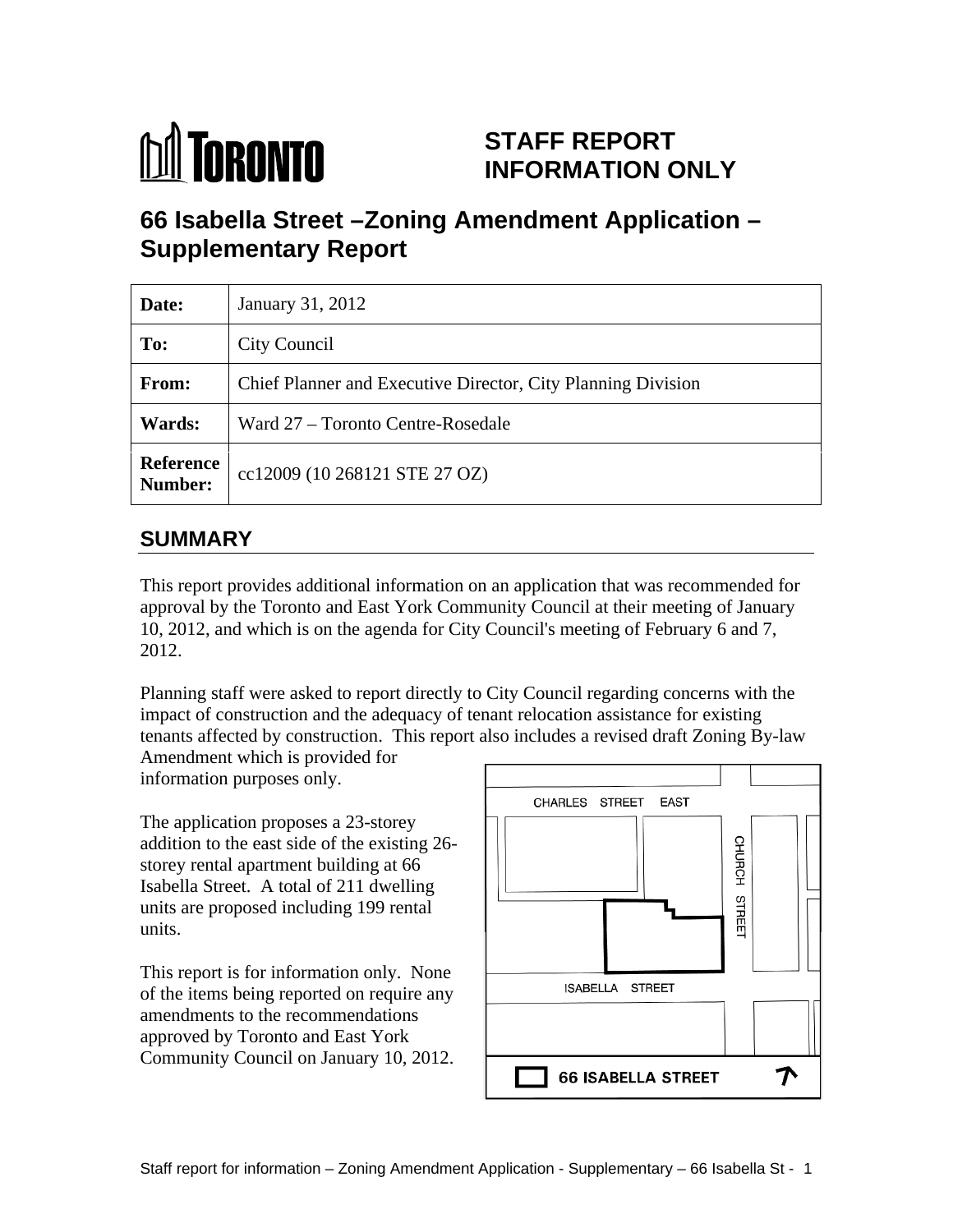### **Financial Impact**

There are no financial implications.

# **DECISION HISTORY**

Toronto and East York Community Council considered agenda item TE 12.12 concerning a zoning amendment application for 66 Isabella Street at their meeting of January 10, 2012. The recommendations in the Final Report were approved by Community Council, as amended on January 10, 2012.

The applicant is proposing a 23-storey addition to the east side of the existing 26-storey, 200-unit residential rental apartment building. The addition contains a total of 211 dwelling units including 199 rental units. When combined with the existing 200 unit rental apartment building, there will be a total of 411 residential units (399 rental units) in the entire building.

This report updates City Council on the actions taken since the January 10, 2012 Toronto and East York Community Council meeting dealing with the existing tenants concerns. The City Solicitor has also provided as an attachment to this report a revised zoning bylaw amendment which incorporates several technical amendments.

## **Tenant Concerns**

Tenants of the existing 26-storey apartment building had a number of concerns about the renovations to the 50 existing units that must be re-configured to permit the construction of the new tower addition, as well as during the longer period of construction for the new tower.

Requests were made to improve the Tenant Relocation and Assistance Plan for the 50 tenant households who must move out temporarily for the unit re-configuration. Tenants remaining in the other 150 units also requested some consideration for tenant relocation assistance for those who felt they could not remain during the construction, further improvements to the existing building and rent reductions during the period of construction.

## **COMMENTS**

Toronto and East York Community Council motion asked staff to consult with the Ward Councillor and tenants before preparing this report to City Council. Staff met with the Ward Councillor and the applicant, and reviewed the tenant submissions presented to the Committee and to the Councillor.

On January 25, 2012, the Councillor and Planning Staff convened discussions with the tenants of 66 Isabella and the current owner. All tenants of the building were invited, and 20 representatives attended. The Councillor facilitated the negotiations.

Agreement was reached at the meeting between the tenant representatives and the owner on a number of matters to address the concerns raised by the tenants.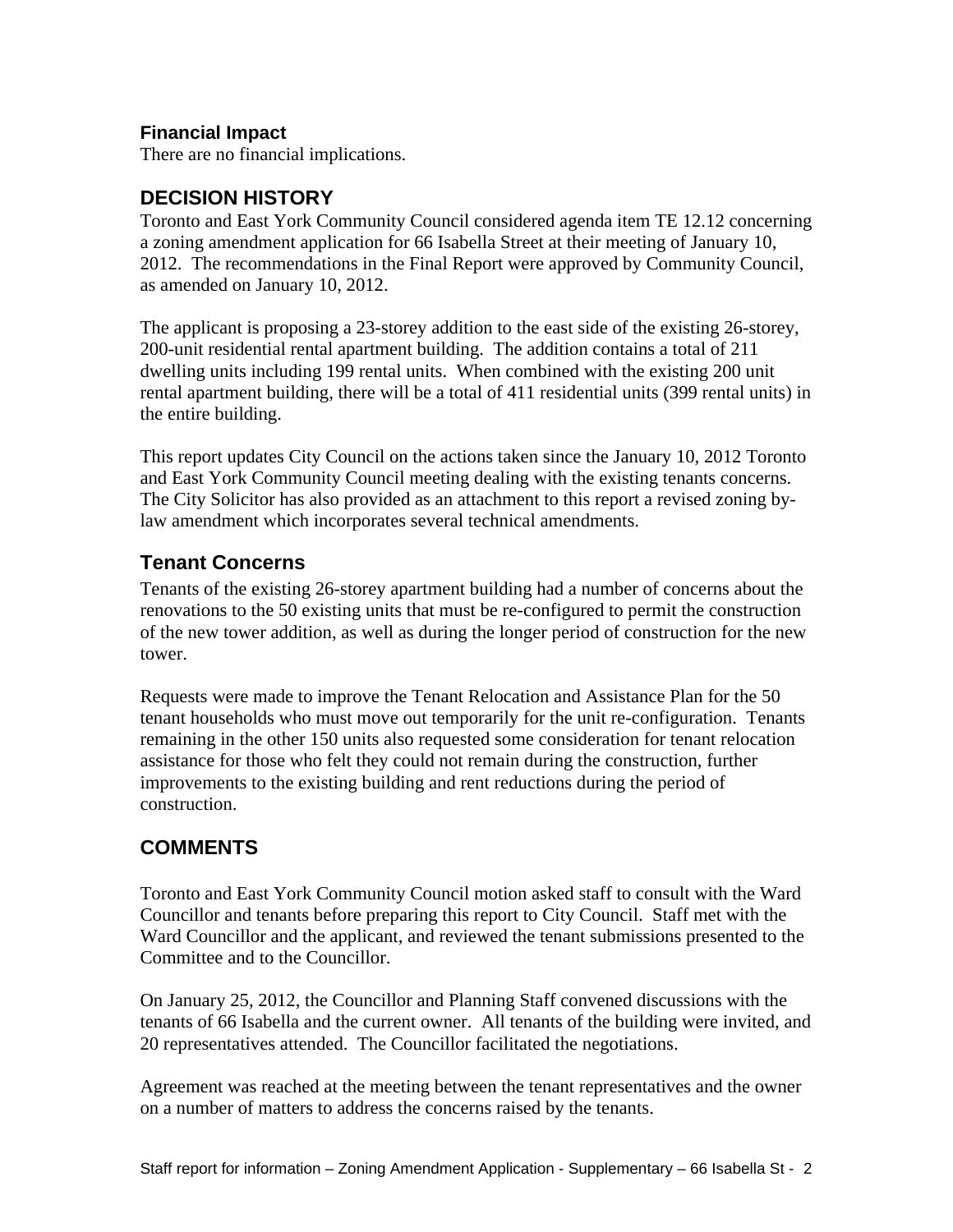### **Improvements to be secured in the Section 37 Agreement**

#### *Construction mitigation and tenant communication plan*

A detailed plan, to the satisfaction of City Planning, is necessary when tenants will remain on lands where construction activity is underway. It will be prepared by the owner in consultation with the tenants and City staff, closer to the time that construction is expected to start, and prior to any issuance of building permits.

To address some of the concerns about noise, dust, the length of time to complete the renovations of the 50 units being re-configured as well as general inconvenience, the owner has proposed to simplify the work being done by making two significant changes to his renovations proposal. First, the owner has agreed to use all reasonable commercial efforts to develop a construction approach that creates access from the exterior of the building's east face to conduct most of the work, rather than the interior hallways of the existing building. This will minimize noise, dust infiltration and disruption to the remaining 150 tenant households. Secondly, the owner will retain the current balconies on the east face that were to be removed, and enclose them to provide additional floor area for the 50 affected units, thus eliminating the need for some of the noisiest and most disruptive work that had been planned. The consequence is that the west face of the tower portion of the new addition will be cut back a few extra feet to accommodate the retention of the balconies, resulting in some minor floor area reductions for some of the new units.

Other matters include the provision of noise-cancelling head-phones to those who need it and creation of a 'respite lounge' room inside the building further away from the noisiest areas of work, so that tenants closest to the work can seek relief.

#### *50 Tenant households being relocated*

The owner has agreed to amend the Tenant Relocation and Assistance Plan to raise the moving allowances from \$1,500 to \$2,000.

#### *150 Tenant households remaining*

Special Needs tenants who would otherwise not be required to relocate during the renovations or construction of the new tower addition, but who wish to move out of the building to avoid the disruption, will receive the \$2,000 moving allowance if they choose to move out.

#### *Building improvements*

After the renovation work is complete, the owner will provide new carpeting for all hallways in the building, and will agree not to pass through any of those costs to the tenants in the form of above guideline rent increases. The owner will also proceed after all construction work is completed, to improve the balconies for the remaining 150 units so that they will look similar to the new balconies for the renovated 50 units.

Clarifications were also provided on the owner providing appropriate insurance affecting any damage that could be caused to tenants or their property during construction, and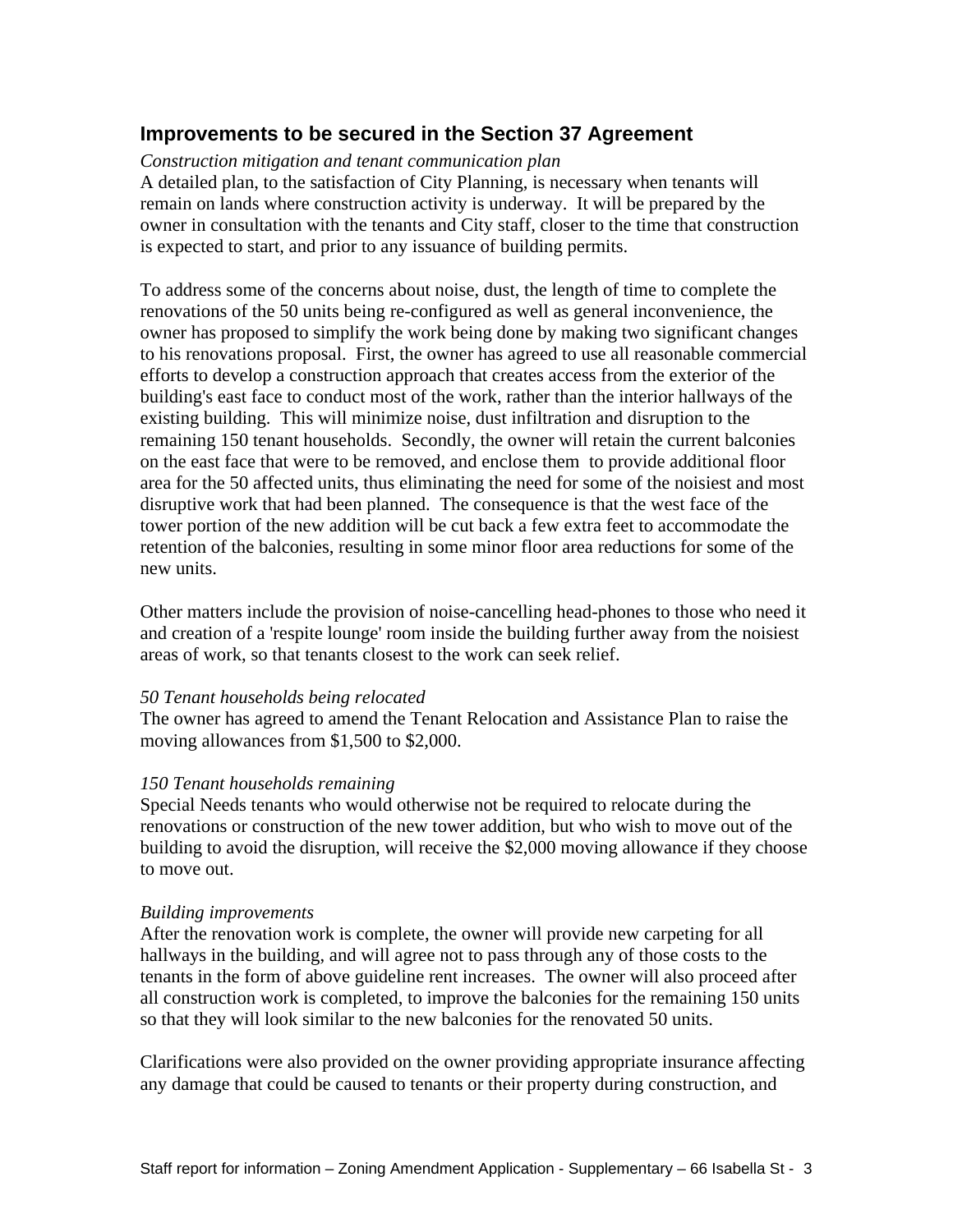making arrangements to secure the contents of existing storage lockers while those locker areas are being rebuilt.

### **Conclusion**

The owner and the tenant representatives have reached agreement to make some improvements to the plans for renovation, construction and tenant relocation if the proposed development is approved by City Council. These improvements do not require amendments to the recommendations in the final staff report that were approved at the January 10, 2012 Toronto and East York Community Council meeting. All improvements can be secured in the Section 37 Agreement, and are consistent with the intent of the relevant City's Official Plan policies and the other items recommended for inclusion in the Agreement.

### **CONTACT**

Noreen Dunphy, Senior Planner Michael Hynes, Senior Planner

### **SIGNATURE**

Tel. No. 416-392-1255 Tel. No. 416-397-1761 Fax No. 416-397-4080 Fax No. 416-392-1330 E-mail: notail: notail: mail: mhynes@toronto.ca entity mail: mhynes@toronto.ca entity mail: mhynes@toronto.ca

 $\overline{\phantom{a}}$  , we are the contract of the contract of the contract of the contract of the contract of the contract of the contract of the contract of the contract of the contract of the contract of the contract of the cont

Gary Wright, Chief Planner and Executive Director City Planning Division

### **ATTACHMENTS**

Attachment 1: Draft Zoning By-law Amendment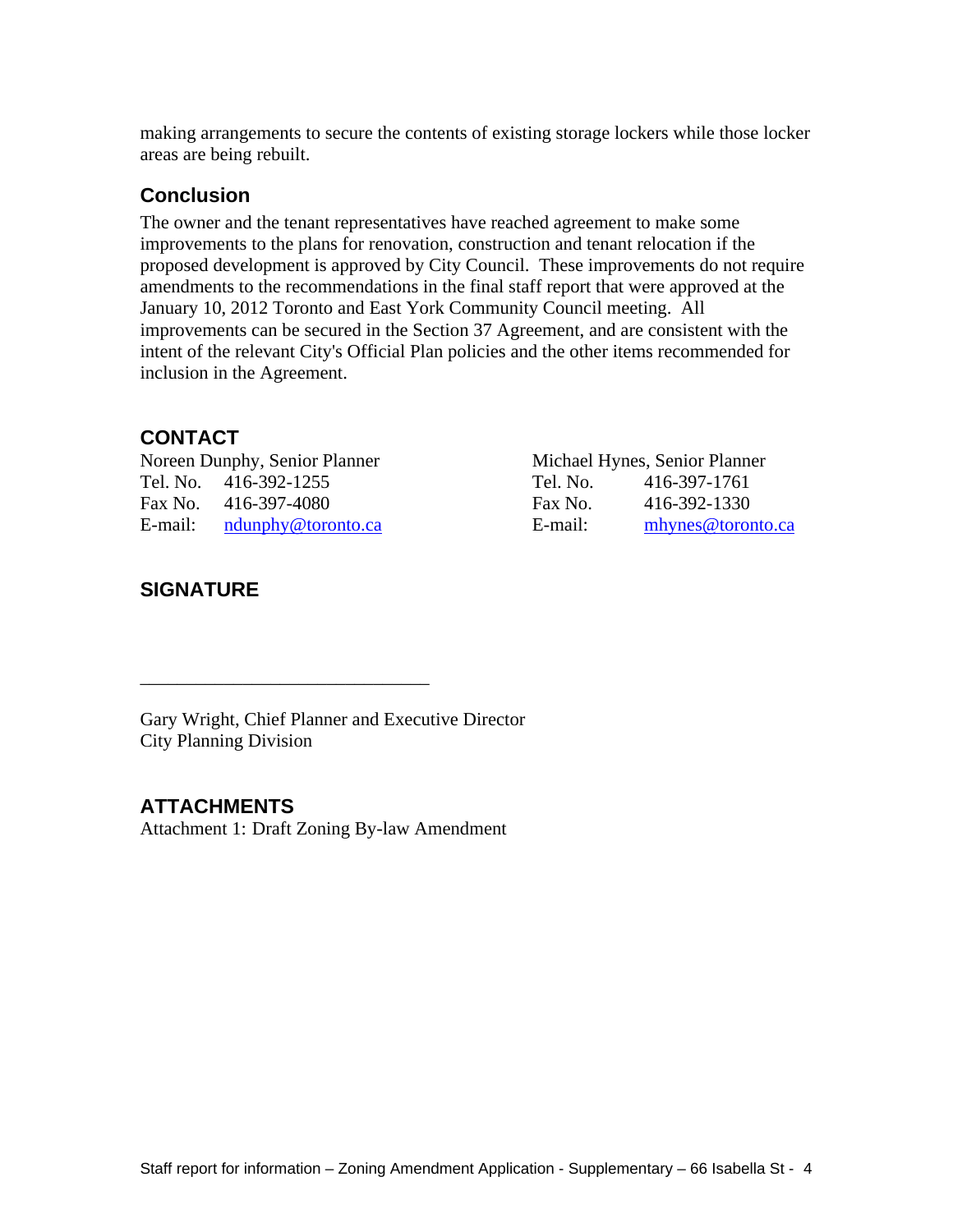### **Attachment 1: Draft Zoning By-law Amendment**

### **CITY OF TORONTO**

#### **BY-LAW No. xxx-2012**

#### **To amend By-law No. 438-86, as amended, of the former City of Toronto with respect to lands known municipally in the year 2011 as 66 Isabella Street**

WHEREAS the Council of the City of Toronto has been requested to amend Zoning Bylaw 438-86 pursuant to Section 34 of the *Planning Act*, R.S.O. 1990, c. P.13, as amended, with respect to lands known municipally in the year 2011 as 66 Isabella Street; and

WHEREAS the Council of the City of Toronto conducted a public meeting under Section 34 of the *Planning Act* regarding the proposed zoning by-law amendment; and

WHEREAS Subsection 37(3) of the *Planning Act,* the Council of the Municipality may, in a bylaw passed under Section 34 of the *Planning Act,* authorize increase in the height or density of development beyond that otherwise permitted by By-law No. 438-86, as amended, in return for the provision of such facilities, services and matters as are set out in the By-law; and

WHEREAS the *owner* of the land that is the subject of this By-law has elected to provide the facilities, services and matters as are hereinafter set forth; and

WHEREAS the increase in the density or height permitted hereunder, beyond that otherwise permitted on the land by By-law No. 438-86, as amended, are to be permitted in return for the provision of the facilities, services and matters set out in this By-law and to be secured by one or more agreements between the *owner* of such land and the City of Toronto (hereinafter referred to as the "City"); and

WHEREAS the Official Plan of the former City of Toronto contains provisions relating to the authorization of the height and density of development; and

WHEREAS Council has required the *owner* of the aforesaid lands to enter into one or more agreements dealing with certain facilities, services and matters in return for the increases in height and density in connection with the aforesaid land as permitted in this By-law;

The Council of the City of Toronto HEREBY ENACTS as follows:

1. Pursuant to Section 37 of the *Planning Act,* the *heights* and density of development permitted in this By-law are permitted subject to compliance with all of the conditions set out in this By-law and in return for the provision by the *owner* of the *lot* of the following facilities, services and matters set out in Appendix 1 hereof, to the City at the *owner's* sole expense and in accordance with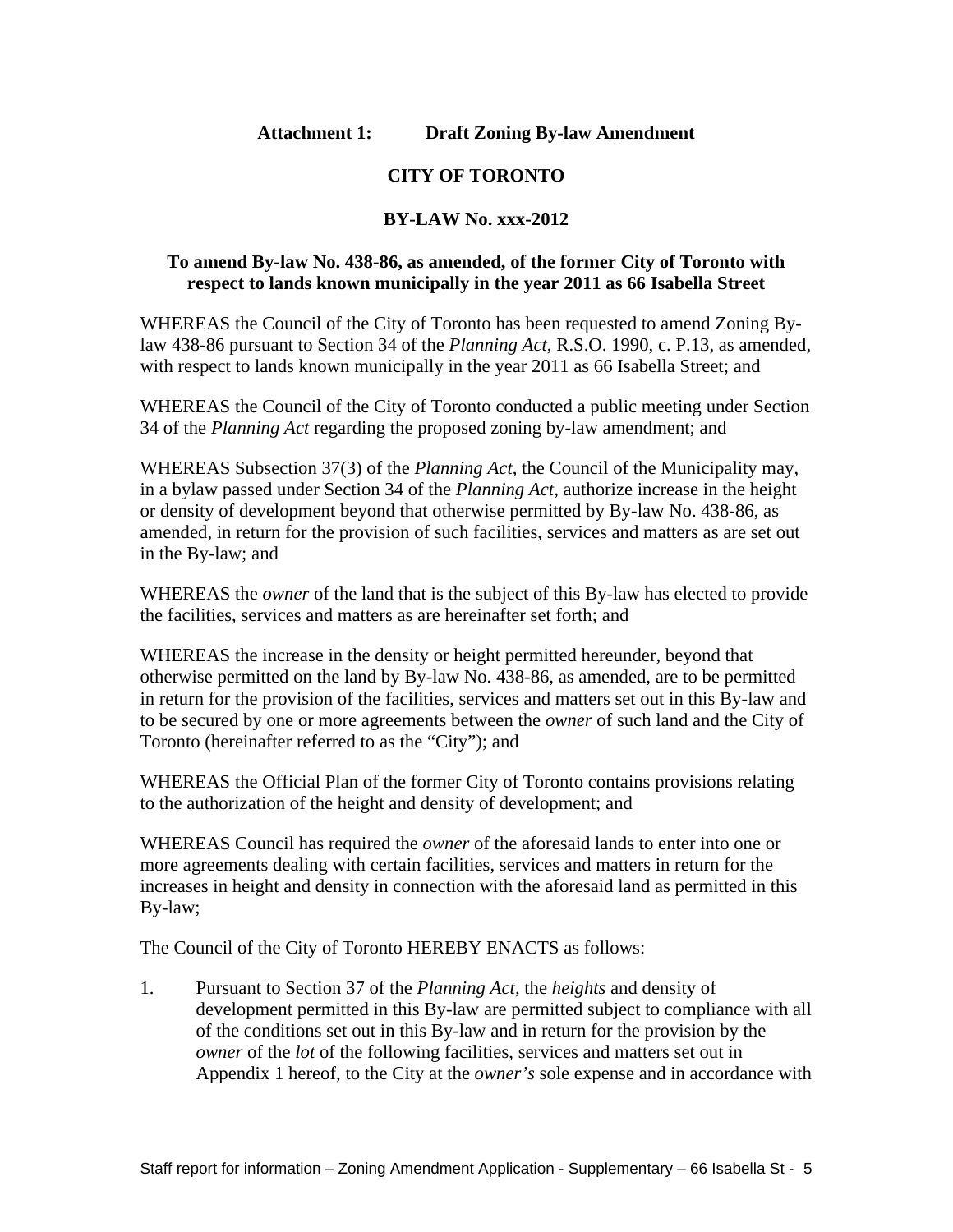and subject to the agreement or agreements pursuant to Section 37 (3) of the *Planning Act*.

- 2. Upon execution and registration of an agreement or agreements with the *owner* of the *lot* pursuant to Section 37 of the *Planning Act* securing the provision of the facilities, services and matters set out in Appendix 1 hereof, the *lot* is subject to the provisions of this By-law, provided that in the event the said agreement(s) requires the provision of a facility, service or matter as a precondition to the issuance of a building permit, the *owner* may not erect or use such building until the *owner* has satisfied the said requirements.
- 3. Except as otherwise provided herein, the provisions of By-law No. 438-86, shall continue to apply to the *lot*.
- 4. None of the provisions of Section 2 with respect to the definition of the terms *lot, grade* and *height*, and Sections 4(2)(a), 4(5)(b), 4(8), 4(12), 4(13), 4(17), 6(1)(a), 6(3)PART I, 6(3)PART II, 6(3)PART III, 12(2)260., of By-law No. 438-86 of the former City of Toronto, being "A by-law to regulate the use of land and the erection, use, bulk, height, spacing of land and other matters relating to buildings and structures and to prohibit certain uses of lands and the erection and use of certain buildings and structures in various areas of the City of Toronto", as amended, shall apply to prevent the erection or use of a *mixed use building* on the lands municipally known as 66 Isabella Street in the year 2011(hereinafter referred to as the *lot*), provided that:
	- (a) the *lot* consists of at least the lands delineated by heavy lines on the attached Map 1 attached to and forming part of this by-law;
	- (b) the *mixed-use building* on the *lot* shall be comprised of the *Existing Building* and the *Building Addition*;
	- (c) the amount of *residential gross floor area* and *non-residential gross floor area* erected or used on the *lot* shall not exceed the following:
		- (i) the *residential gross floor area* of the *Existing Building* as existing in the year 2011;
		- (ii) the *residential gross floor area* of the *Building Addition* shall not exceed 15,100 square metres and the *non-residential gross floor area* shall not exceed 500 square metres;
	- (d) a maximum of 411 *dwelling units* shall be permitted on the *lot*, subject to the following:
		- (i) the number of *dwelling units* in the *Existing Building* shall be 200; and,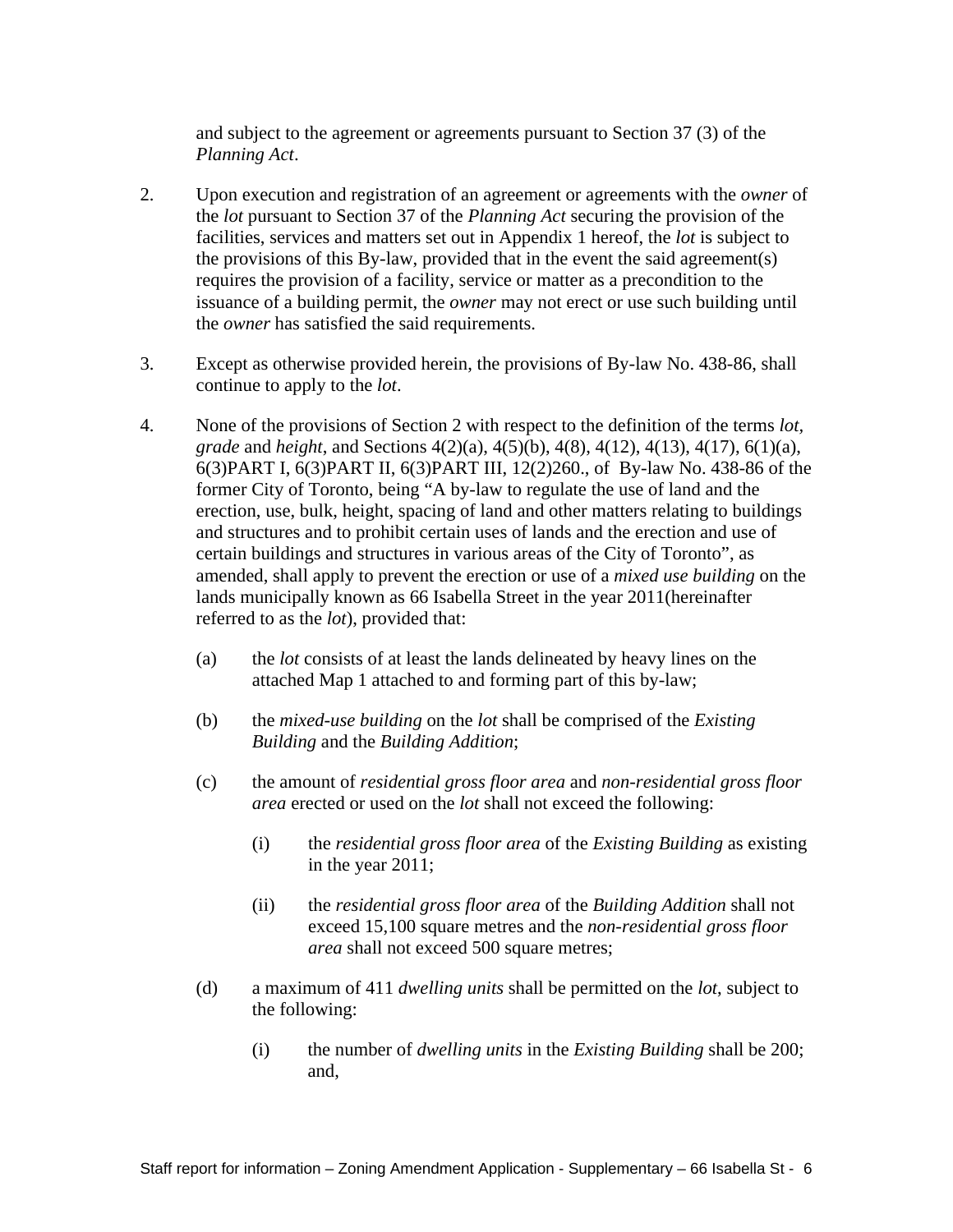- (ii) the number of *dwelling units* permitted in the *Building Addition* shall be not less than 190 and not more than 211 of which not less than 12 of the rental *dwelling units* required shall be 3 bedroom *dwelling units*;
- (e) non-residential uses shall be limited to those uses listed in Section  $8(1)(f)(b)(iv)$  and (vi) of By-law 438-86, as amended;
- (f) no part of the *Building Addition* or any structure erected or used above finished ground level on the *lot* shall exceed the *height* limits above *grade* in meters specified by the numbers following the symbol "H' as shown on Map 2;
- (g) no portion of the *Building Addition* located above finished ground level shall be located otherwise than wholly within the areas delineated by heavy lines on the attached Map 2;
- (h) nothing in Sections 4.(f) and  $1(g)$  of this By-law shall prevent the following elements from projecting beyond the heavy lines and above the *height* shown on Map 2;<br>(i) subject to (ii), bollards, eaves, cornices, lighting fixtures, awnings,
	- canopies, fences and safety railings, architectural features, parapets, trellises, balustrades, window sills, window washing equipment, privacy screens, mechanical and architectural screens, guardrails, chimneys, vents, stacks, mechanical fans, terraces, wheelchair ramps, retaining walls, landscape features, ornamental structures, walkways, stairs, covered stairs and or stair enclosures associated with an entrance or exit from an underground parking garage, underground garage ramps and their associated structures, stair landings, planters and elements or structures on the roof of the building used for outside or open air recreation, green roof, safety or wind protection purposes;
	- (ii) no part of any building including the elements permitted in (i) herein shall be located within the hatched area shown on Map 2 from finished ground level to 4.0 metres above *grade* other than canopies, signage, lighting, columns and structural support elements; which is a set of the set of the set of the set of the set of the set of the set of the set of the set of the set of the set of the set of the set of the set of the set of the set of the set of the set of the set
- (i) nothing in sections 4. (f) and 4. (g) of this By-law shall prevent balconies, to a maximum horizontal projection of not more than 2.5 metres from the main wall of the *Existing Building* and *Building Addition* from projecting beyond the heavy lines and above the *height* shown on the attached Map 2;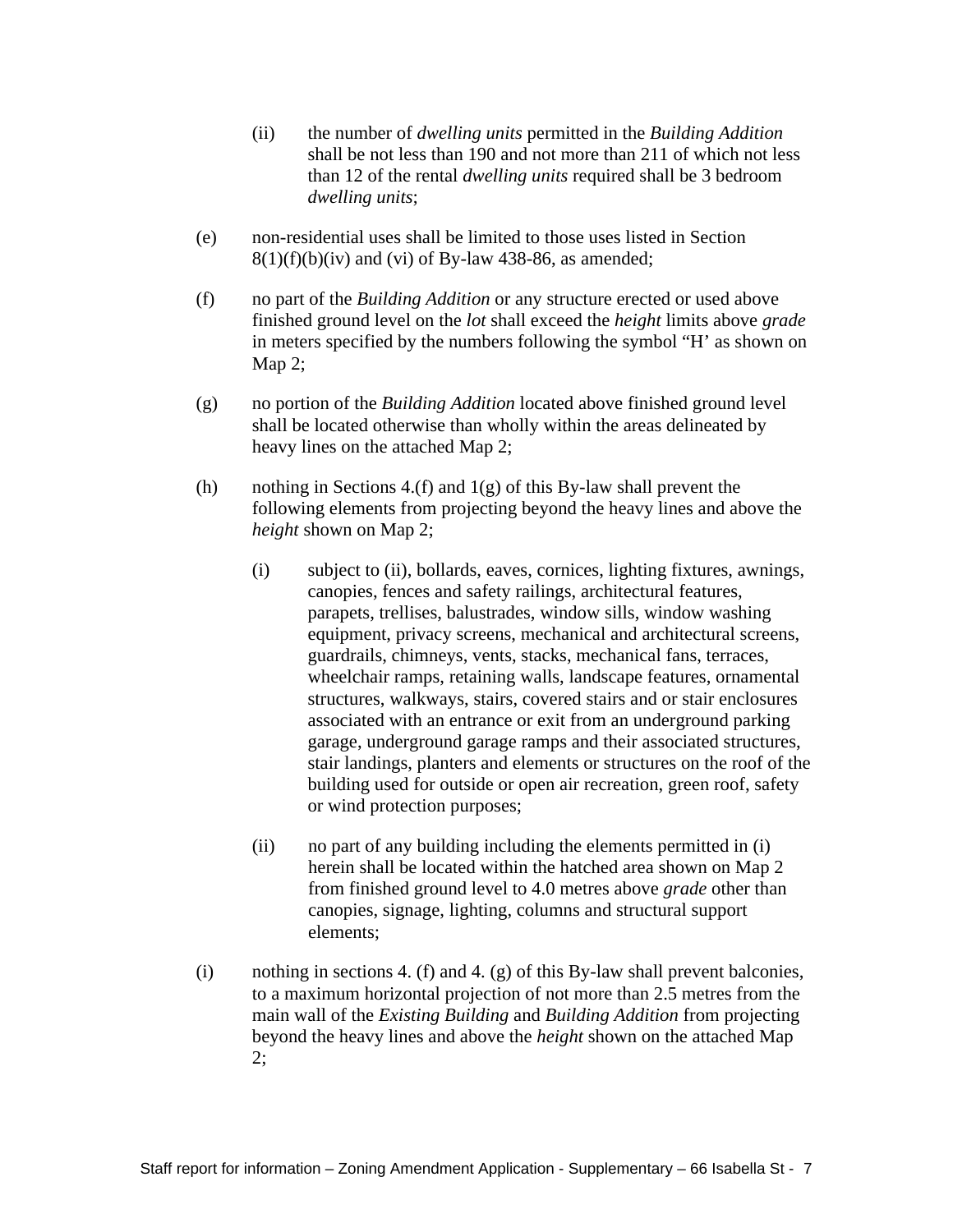- (j) the height of the *Existing Building* shall not exceed the height of such building as it existed on the *lot* in the year 2011;
- (k) *residential amenity space* shall be provided as follows:
	- (i) a minimum of 700 square metres of indoor *residential amenity space* shall be provided on the *lot* of which at least 100 square metres shall be in the *Existing Building* in a multipurpose room with direct access to the outdoor *residential amenity space* and at least 600 square metres shall be in the *Building Addition* in a room or rooms, of which at least one shall be a multipurpose room which shall contain a kitchen and a washroom with direct access to the outdoor residential *amenity space* on the roof terrace of the *Building Addition*; and,
	- (ii) a minimum of 937 square metres of outdoor *residential amenity space* shall be provided on the *lot*, of which at least 525 square metres is to be provided in a location that is adjoining or directly accessible from indoor *residential amenity space*;
- (l) a minimum of 250 *bicycle parking spaces* shall be provided and maintained on the *lot* for the residents of and visitors to the building in accordance with the following:
	- (i) for residents, a minimum of 218 *bicycle parking spaces – occupant,* shall be provided on the following floors:

Ground Floor – 118 *bicycle parking space* P1 – 68 *bicycle parking spaces* P2 – 32 *bicycle parking spaces*

- (ii) residential *bicycle parking spaces – occupant* shall not be combined with storage lockers for *dwelling units;*
- (iii) for visitors, not less than 32 *bicycle parking spaces – visitor,* shall be provided at finished ground level;
- (m) a minimum of 166 *parking spaces* shall be provided and maintained on the *lot*, of which a minimum of 153 shall be for the exclusive use of residents and 13 *parking spaces* shall be provided for the exclusive use of residential visitors;
- (n) *parking spaces* shall comply with the dimensional requirements of 4(17) of By-law 438-86, as amended; with the exception that *parking spaces* and drive aisles existing on the *lot* in the year 2011 may be maintained;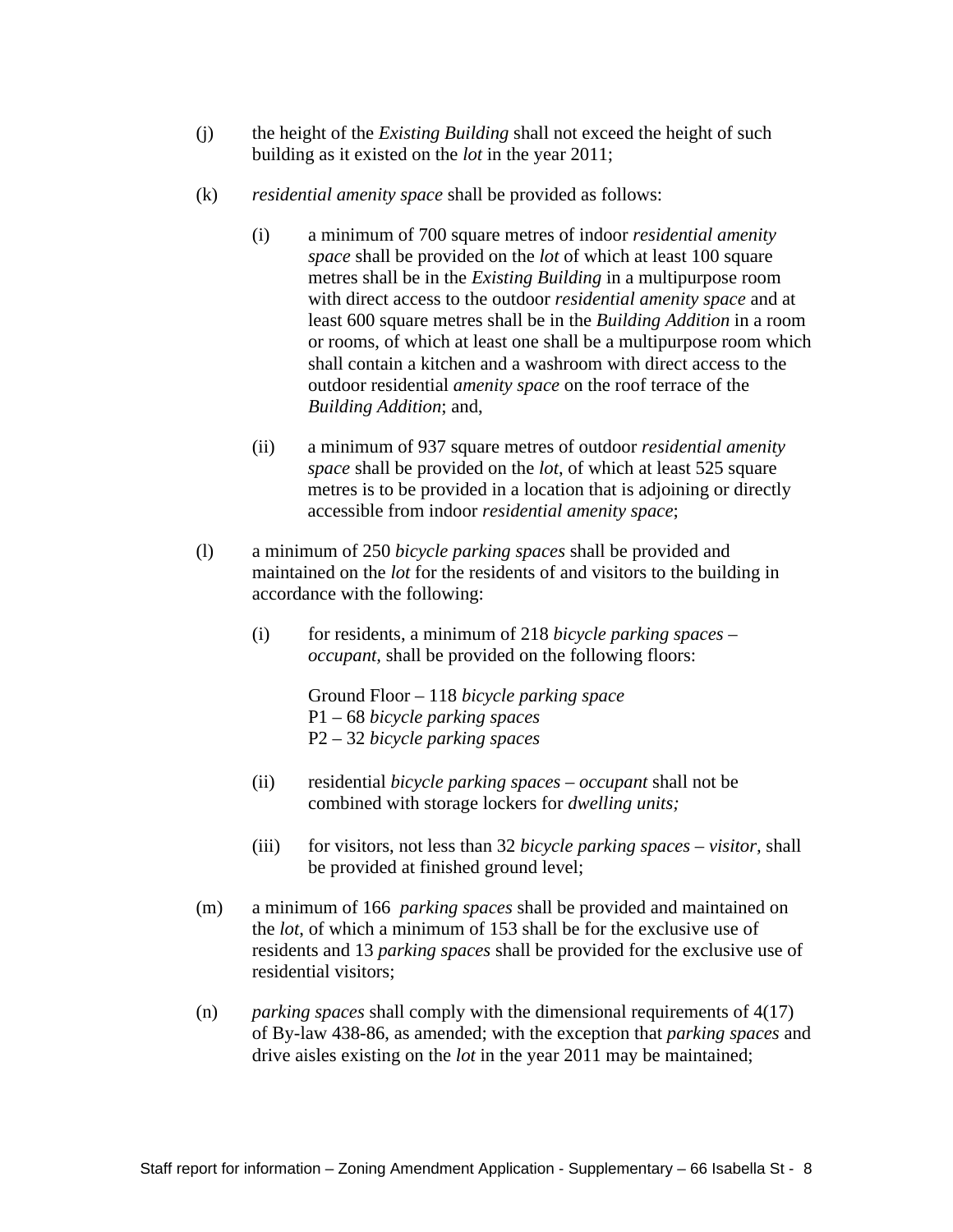- (o) a minimum of one *loading space - type G* shall be provided and maintained on the *lot*;
- (p) a minimum of 700 square metres of *landscaped open space* shall be provided and maintained on the *lot*;
- 5. Despite any existing or future severance, partition, or division of the *lot*, the provisions of this By-law shall apply to the whole of the *lot* as if no severance, partition or division occurred.
- 6. No person shall use any land or erect or use any building or structure on the *lot*  unless the following municipal services are provided to the *lot* line and the following provisions are complied with:
	- (a) all new public roads have been constructed to a minimum base curb and base asphalt and are connected to an existing public highway;
	- (b) all water mains and sanitary sewers, and appropriate appurtenances, have been installed and are operational.
- 7. Definitions:
	- (a) For the purpose of this By-law, the terms set forth in italics, subject to Section 3 (ii) of this By-law, have the same meaning as such terms have for the purposes of By-law No. 438-86 of the former City of Toronto, as amended; the contract of the contract of the contract of the contract of the contract of the contract of the contract of the contract of the contract of the contract of the contract of the contract of the contract of the c
	- (b) the following definitions shall apply:
		- (i) *"Existing Building*" means the existing *apartment building* and *accessory* structures, including an underground *parking garage* and enclosed garage entry ramp, subject to alterations, additions and internal modifications which do not result in any additional *residential gross floor area*, located on the *lot* in the year 2011 as shown on Map 2;
		- (ii) "*Building Addition*" means any building or structures, other than the existing building, within the heavy lines shown on Map 2 above finished ground, as well as buildings or structures below finished ground associated with building or structures above finished ground;
		- (iii) *"grade"* means the Canadian Geodetic elevation of 112.61 metres;
		- (iv) *"height"* means the highest point of the roof above *grade* except for those elements prescribed in this By-law;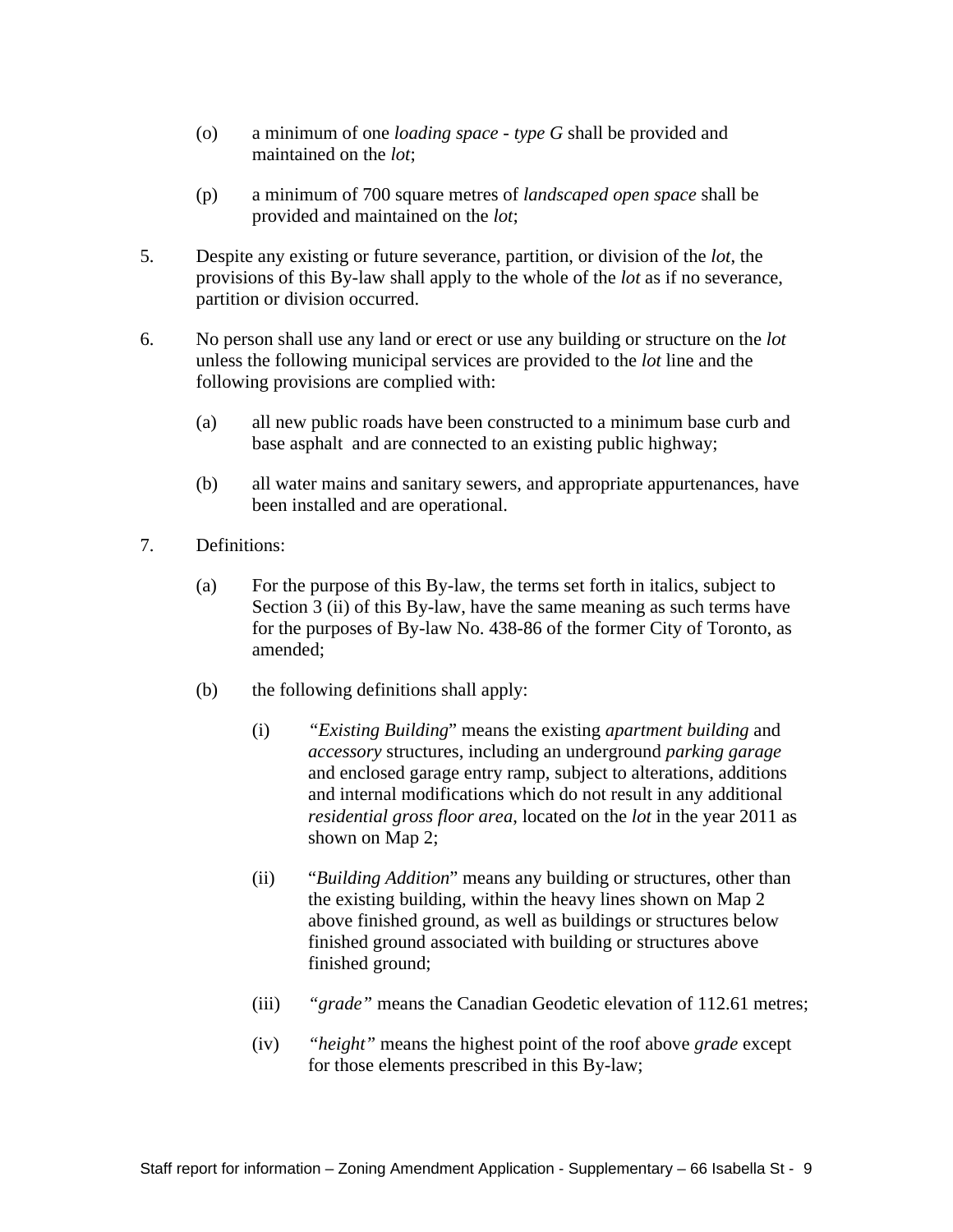- (v) *"lot"* means those lands outlined in heavy lines on Map 1 attached hereto;
- 8. By-law No. 242-68 is hereby repealed as it applies to the *lot*.
- 9. None of the provisions of By-law No. 438-86 of the former City of Toronto, as amended, or of this By-law shall apply to prevent the erection or use on the *lot* of a temporary sales office.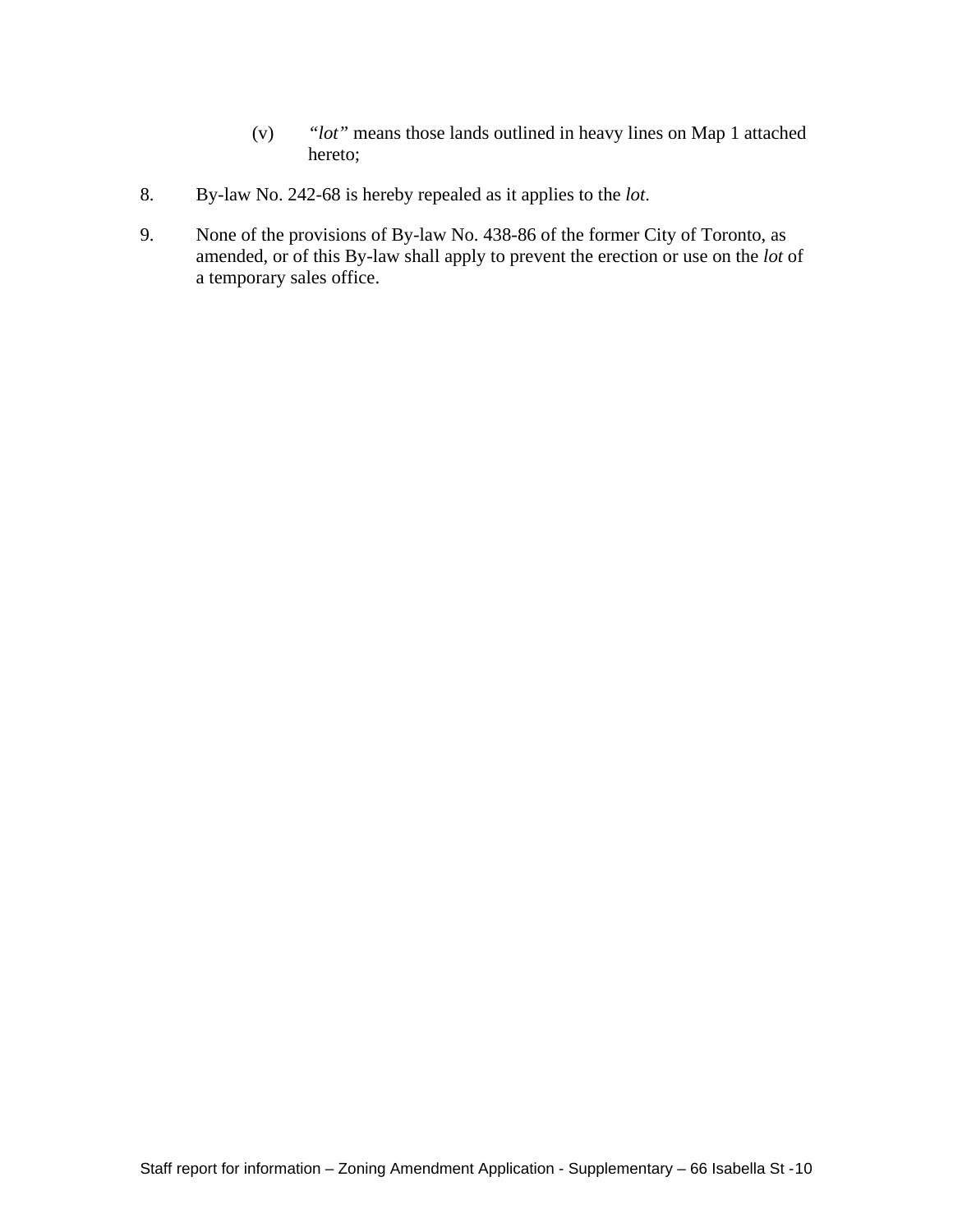

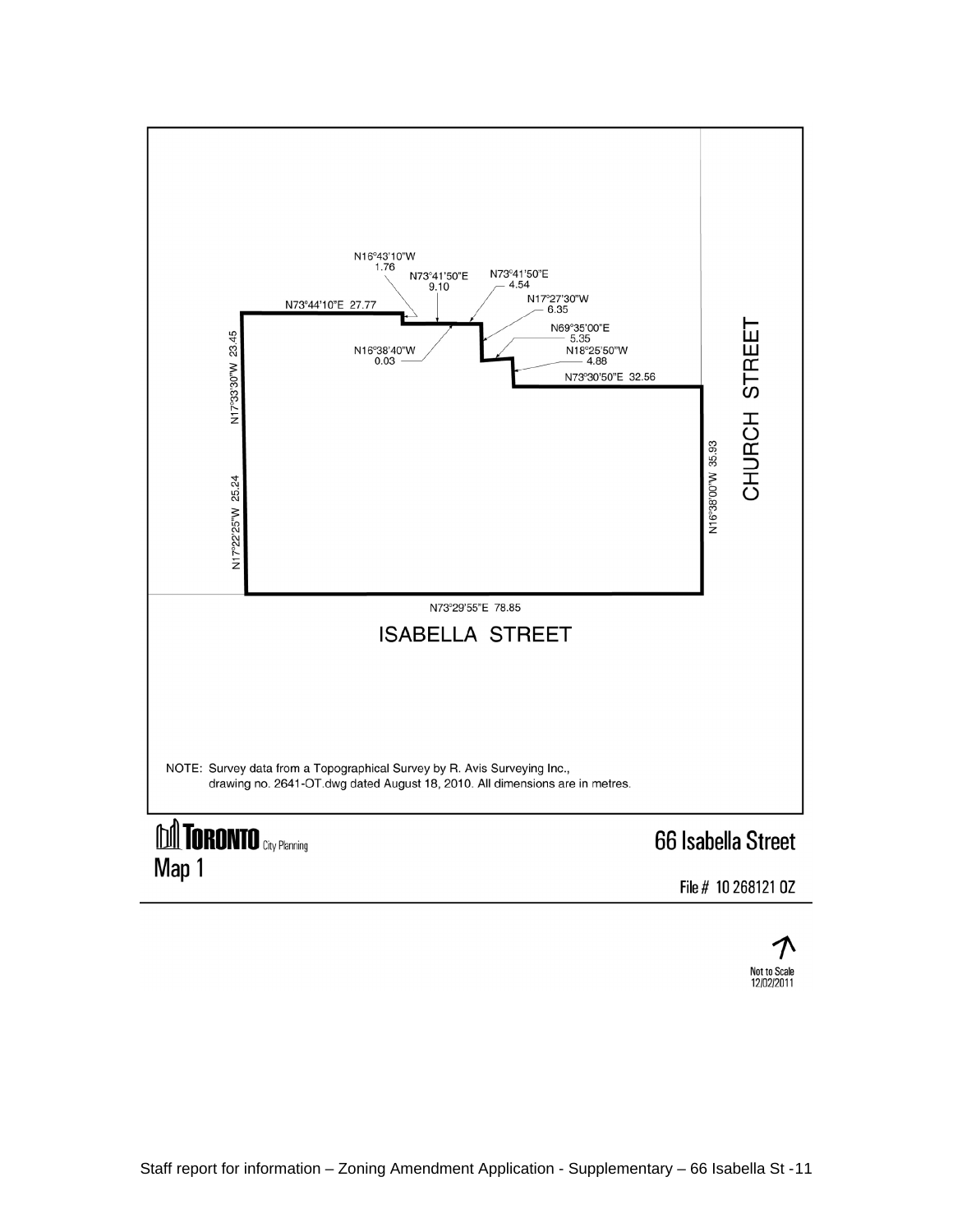

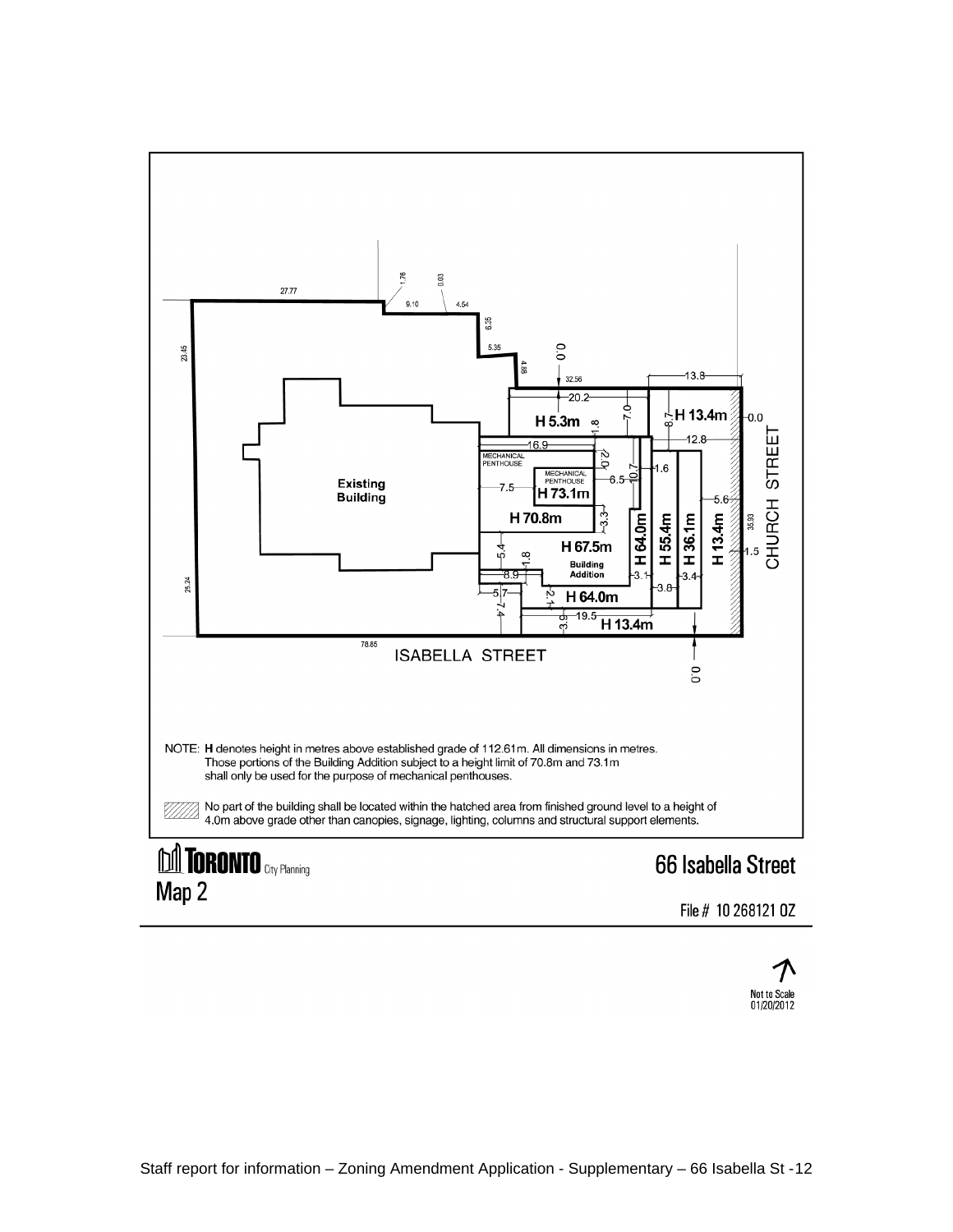### Appendix 1

### Section 37 Provisions

The facilities, services and matters set out herein are the matters required to be provided by the owner of the *lot*, or portion thereof at its expense to the *City* in accordance with an agreement or agreements, pursuant to Section 37(3) of the *Planning Act*, in a form satisfactory to the *City* with conditions providing for indexing escalation of both the financial contributions and letters of credit, indemnity, insurance, GST, termination and unwinding, and registration and priority of agreement:

- 1. Prior to the issuance of the first above-grade building permit for the development, pay to the City the sum of \$450,000.00 to be used towards local streetscape and park improvements, as determined by the Chief Planner and Executive Director, City Planning (the "Chief Planner") in consultation with the Ward Councillor, with such amount to be indexed upwardly in accordance with the Statistics Canada Non-Residential Construction Price Index for Toronto, calculated from the date of the Section 37 Agreement to the date of payment;
- 2. At least 190 *dwelling units* be provided and maintained within the *Building Addition* –Rental (the "New Rental Dwelling Units") which together with all associated common areas, shall comprise the "Building Addition – Rental" of which not less than 100 New Rental Dwelling Units, shall be provided as midrange rental *dwelling units*, as such terms are defined in the agreement, and consistent with the City's Official Plan definition of such terms, subject to the following:
	- (a) the *Building Addition* -Rental, including the New Rental Dwelling Units shall be maintained as rental housing for at least 20 years, beginning with the later of the date that such units are:
		- (i) available for occupancy; or,
		- (ii) the initial commencement date in a signed offer to lease for each New Rental *Dwelling Unit* (the "Commencement Date").
	- (b) No portion of the *Building Addition* Rental, including the New Rental *Dwelling Units* shall be registered as condominium or any other form of ownership such as life lease or co-ownerships which provide a right to exclusive possession of a unit, and no application for conversion for nonrental housing purposes, or application to demolish any portion of the of the *Building Addition* - Rental, including the New Rental *Dwelling Units* can be made for at least 20 years from the latest of the Commencement Dates for each New Rental *Dwelling Unit*;
	- (c) the *owner* of the *lot* shall identify in writing to the City 100 of the New Rental *Dwelling Units* as mid-range rental units prior to any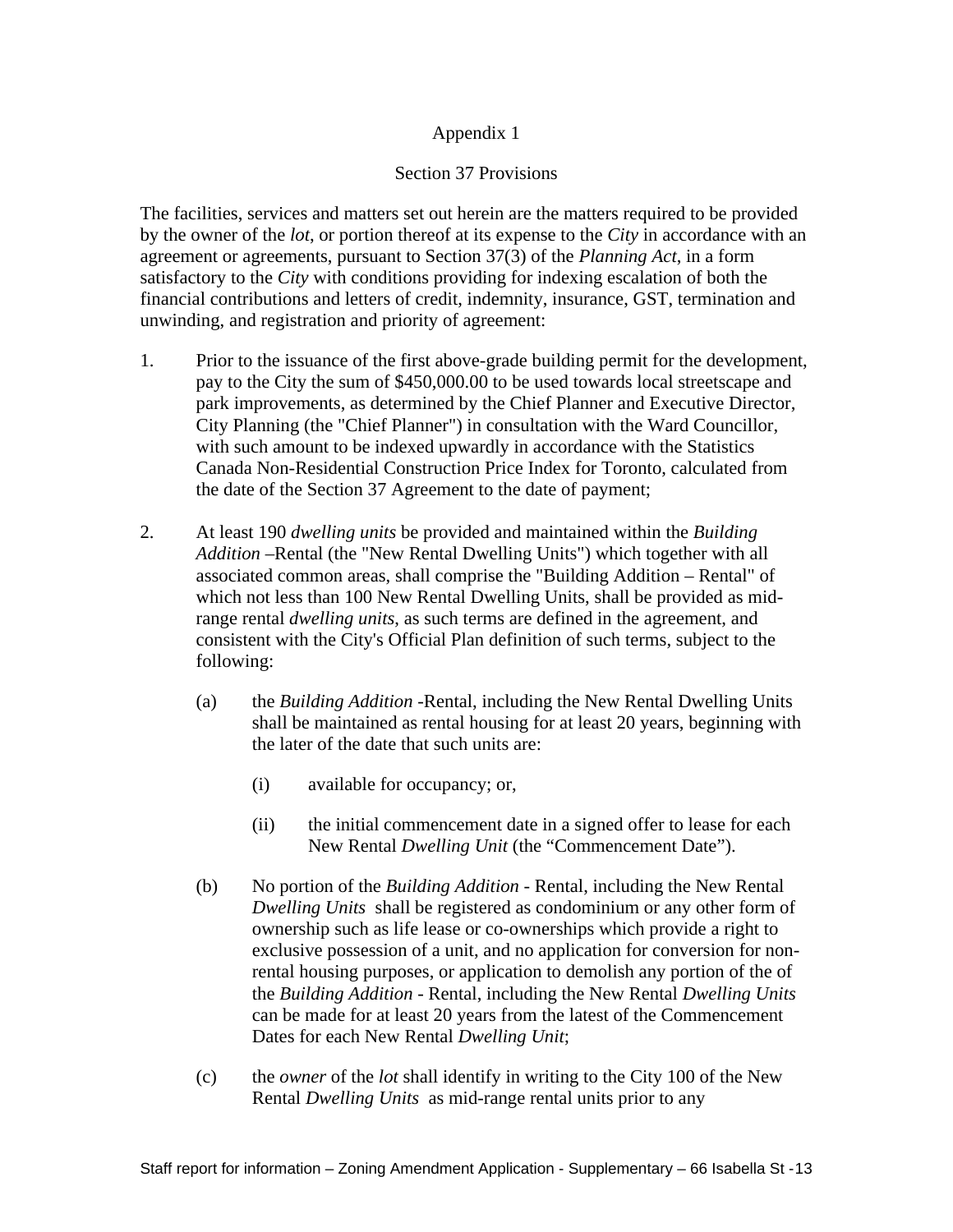Commencement Date (the "100 Mid-Range Rental Units") and thereafter shall provide and maintain mid-range rents charged to the tenants who rent the 100 Mid-Range Rental Units during the first five years of occupancy, such that the initial rent for such units shall not exceed an amount equal to 1.5 times the average rent by unit type for the City of Toronto as reported by the most recent Canada Mortgage and Housing Corporation annual Rental Market Report in effect on the Commencement Date;

- (d) the 100 Mid-Range Rental Units are to be comprised of 90 one-bedroom *dwelling units* and 10 two-bedroom *dwelling units*;
- (e) increases to the initial rents charged to tenants occupying any of the 100 Mid-Range Rental Units after the first year of occupancy shall not exceed the Provincial rent guideline and, if applicable, permitted above guideline increases, and upon turnover, rents charged to new tenants of such units during the first five years of occupancy shall not exceed the greater of the most recently charged rent or an amount not exceeding 1.5 times the average market rent by unit type as reported by the most recent Canada Mortgage and Housing Corporation annual Rental Market Report;
- (f) rents charged to tenants occupying any of the 100 Mid-Range Rental Units at the end of the first five years of occupancy shall be subject only to annual increases which do not exceed the Provincial rent guideline and, if applicable, permitted above guideline increases, so long as they continue to occupy their rental *dwelling unit*, until the tenth anniversary of their tenancy at which time there shall be a phase-in-period of at least 3 years for rent increases to unrestricted market rent; and
- (g) rents charged to tenants newly occupying one of the 100 Mid-Range Rental Units after the first five years of such unit's occupancy will not be subject to restrictions by the City of Toronto under the terms of the Section 37 Agreement.
- 3. The *owner* of the *lot* shall prior to the issuance of any building permit for all or any part of the *lot*, including for excavation or shoring but excluding any permits required for maintenance or repairs to the *Existing Building*, provide a Tenant Relocation and Assistance Plan to the satisfaction of the Chief Planner which requires the *owner* to provide relocation assistance for eligible tenants who occupy the 50 rental *dwelling units* located in the *Existing Building* that require renovations in order to construct the *Building Addition*, including at least the following:
	- (a) the right to return to their renovated *dwelling unit* at the same rent as if their occupancy had not been interrupted;
	- (b) five months notice of the date they are required to vacate for the renovations;